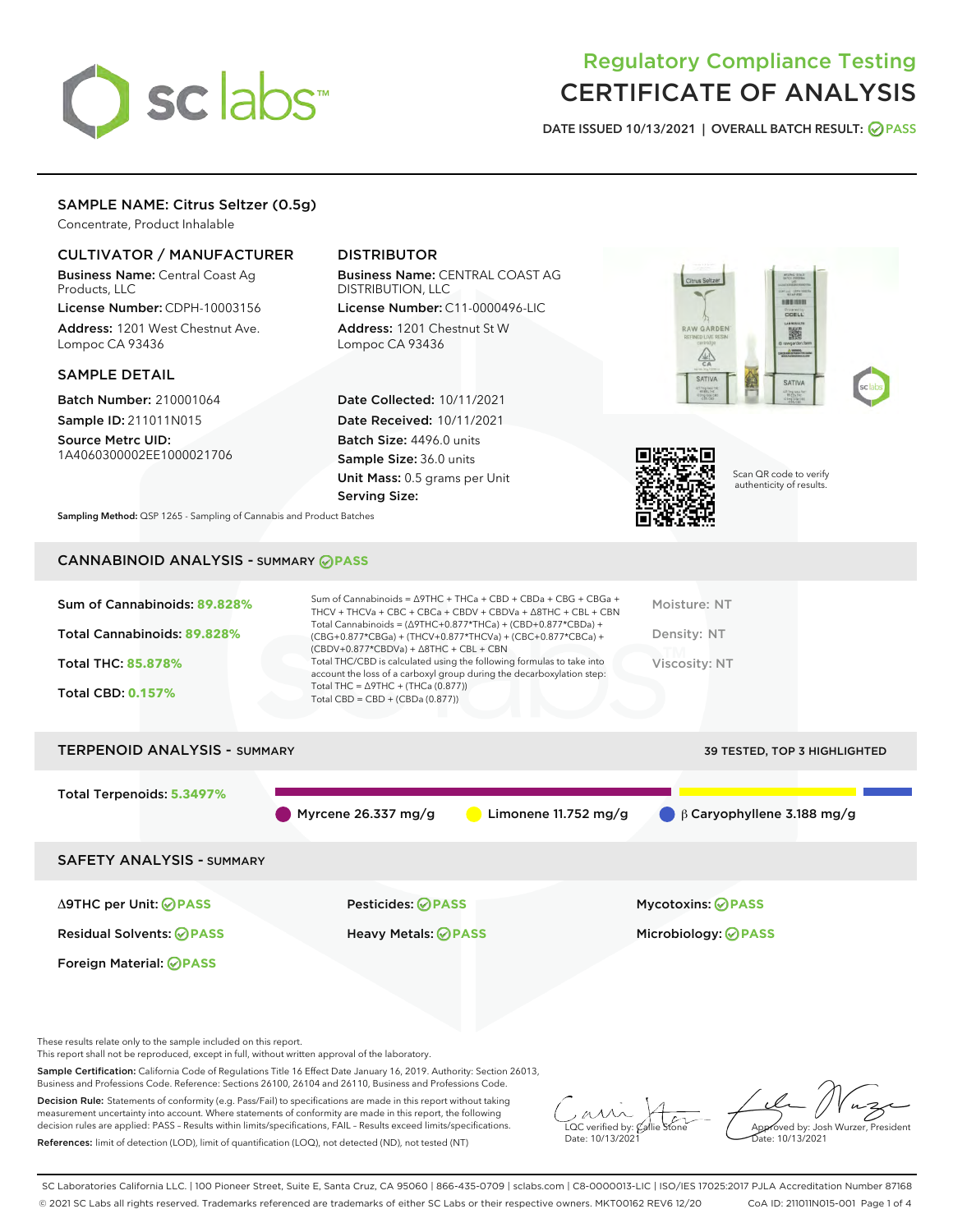



CITRUS SELTZER (0.5G) | DATE ISSUED 10/13/2021 | OVERALL BATCH RESULT: 2 PASS

## CANNABINOID TEST RESULTS - 10/12/2021 2 PASS

Tested by high-performance liquid chromatography with diode-array detection (HPLC-DAD). **Method:** QSP 1157 - Analysis of Cannabinoids by HPLC-DAD

#### TOTAL CANNABINOIDS: **89.828%**

Total Cannabinoids (Total THC) + (Total CBD) + (Total CBG) + (Total THCV) + (Total CBC) + (Total CBDV) + ∆8THC + CBL + CBN

TOTAL THC: **85.878%** Total THC (∆9THC+0.877\*THCa)

TOTAL CBD: **0.157%**

Total CBD (CBD+0.877\*CBDa)

TOTAL CBG: 3.013% Total CBG (CBG+0.877\*CBGa)

TOTAL THCV: 0.34% Total THCV (THCV+0.877\*THCVa)

TOTAL CBC: ND Total CBC (CBC+0.877\*CBCa)

TOTAL CBDV: ND Total CBDV (CBDV+0.877\*CBDVa)

| <b>COMPOUND</b>            | LOD/LOQ<br>(mg/g) | <b>MEASUREMENT</b><br><b>UNCERTAINTY</b><br>mg/g | <b>RESULT</b><br>(mg/g) | <b>RESULT</b><br>(%) |
|----------------------------|-------------------|--------------------------------------------------|-------------------------|----------------------|
| Δ9THC                      | 0.06 / 0.26       | ±29.542                                          | 858.78                  | 85.878               |
| <b>CBG</b>                 | 0.06/0.19         | ±1.187                                           | 30.13                   | 3.013                |
| <b>THCV</b>                | 0.1/0.2           | ±0.17                                            | 3.4                     | 0.34                 |
| <b>CBN</b>                 | 0.1/0.3           | ±0.16                                            | 2.5                     | 0.25                 |
| $\triangle$ 8THC           | 0.1/0.4           | ±0.15                                            | 1.9                     | 0.19                 |
| <b>CBD</b>                 | 0.07/0.29         | ±0.073                                           | 1.57                    | 0.157                |
| <b>THCa</b>                | 0.05 / 0.14       | N/A                                              | <b>ND</b>               | <b>ND</b>            |
| <b>THCVa</b>               | 0.07/0.20         | N/A                                              | <b>ND</b>               | <b>ND</b>            |
| <b>CBDa</b>                | 0.02/0.19         | N/A                                              | <b>ND</b>               | <b>ND</b>            |
| <b>CBDV</b>                | 0.04 / 0.15       | N/A                                              | <b>ND</b>               | <b>ND</b>            |
| <b>CBDVa</b>               | 0.03/0.53         | N/A                                              | <b>ND</b>               | <b>ND</b>            |
| <b>CBGa</b>                | 0.1 / 0.2         | N/A                                              | <b>ND</b>               | <b>ND</b>            |
| <b>CBL</b>                 | 0.06 / 0.24       | N/A                                              | <b>ND</b>               | <b>ND</b>            |
| <b>CBC</b>                 | 0.2 / 0.5         | N/A                                              | <b>ND</b>               | <b>ND</b>            |
| <b>CBCa</b>                | 0.07 / 0.28       | N/A                                              | <b>ND</b>               | <b>ND</b>            |
| <b>SUM OF CANNABINOIDS</b> |                   |                                                  | 898.28 mg/g             | 89.828%              |

**UNIT MASS: 0.5 grams per Unit**

| ∆9THC per Unit                        | 1120 per-package limit     | 429.39 mg/unit<br><b>PASS</b> |
|---------------------------------------|----------------------------|-------------------------------|
| <b>Total THC per Unit</b>             |                            | 429.39 mg/unit                |
| <b>CBD per Unit</b>                   |                            | $0.78$ mg/unit                |
| <b>Total CBD per Unit</b>             |                            | $0.78$ mg/unit                |
| Sum of Cannabinoids<br>per Unit       |                            | 449.14 mg/unit                |
| <b>Total Cannabinoids</b><br>per Unit |                            | 449.13 mg/unit                |
| <b>MOISTURE TEST RESULT</b>           | <b>DENSITY TEST RESULT</b> | <b>VISCOSITY TEST RESULT</b>  |

Not Tested

Not Tested

Not Tested

#### TERPENOID TEST RESULTS - 10/13/2021

Terpene analysis utilizing gas chromatography-flame ionization detection (GC-FID). **Method:** QSP 1192 - Analysis of Terpenoids by GC-FID

| <b>COMPOUND</b>         | LOD/LOQ<br>(mg/g) | <b>MEASUREMENT</b><br><b>UNCERTAINTY</b><br>mg/g | <b>RESULT</b><br>(mg/g)                         | <b>RESULT</b><br>(%) |
|-------------------------|-------------------|--------------------------------------------------|-------------------------------------------------|----------------------|
| <b>Myrcene</b>          | 0.008 / 0.025     | ±0.3397                                          | 26.337                                          | 2.6337               |
| Limonene                | 0.005 / 0.016     | ±0.1681                                          | 11.752                                          | 1.1752               |
| $\beta$ Caryophyllene   | 0.004 / 0.012     | ±0.1135                                          | 3.188                                           | 0.3188               |
| $\alpha$ Pinene         | 0.005 / 0.017     | ±0.0258                                          | 2.996                                           | 0.2996               |
| $\beta$ Pinene          | 0.004 / 0.014     | ±0.0303                                          | 2.635                                           | 0.2635               |
| Linalool                | 0.009/0.032       | ±0.0582                                          | 1.531                                           | 0.1531               |
| Terpinolene             | 0.008 / 0.026     | ±0.0226                                          | 1.104                                           | 0.1104               |
| $\alpha$ Humulene       | 0.009 / 0.029     | ±0.0286                                          | 0.891                                           | 0.0891               |
| Ocimene                 | 0.011 / 0.038     | ±0.0222                                          | 0.692                                           | 0.0692               |
| Fenchol                 | 0.010 / 0.034     | ±0.0233                                          | 0.601                                           | 0.0601               |
| <b>Terpineol</b>        | 0.016 / 0.055     | ±0.0276                                          | 0.449                                           | 0.0449               |
| trans-ß-Farnesene       | 0.008 / 0.025     | ±0.0084                                          | 0.236                                           | 0.0236               |
| Guaiol                  | 0.009 / 0.030     | ±0.0098                                          | 0.208                                           | 0.0208               |
| Camphene                | 0.005 / 0.015     | ±0.0023                                          | 0.200                                           | 0.0200               |
| $\alpha$ Bisabolol      | 0.008 / 0.026     | ±0.0081                                          | 0.152                                           | 0.0152               |
| <b>Borneol</b>          | 0.005 / 0.016     | ±0.0049                                          | 0.116                                           | 0.0116               |
| Valencene               | 0.009 / 0.030     | ±0.0065                                          | 0.095                                           | 0.0095               |
| Fenchone                | 0.009 / 0.028     | ±0.0017                                          | 0.058                                           | 0.0058               |
| 3 Carene                | 0.005 / 0.018     | ±0.0007                                          | 0.046                                           | 0.0046               |
| $\alpha$ Phellandrene   | 0.006 / 0.020     | ±0.0006                                          | 0.045                                           | 0.0045               |
| $\alpha$ Terpinene      | 0.005 / 0.017     | ±0.0006                                          | 0.040                                           | 0.0040               |
| $\gamma$ Terpinene      | 0.006 / 0.018     | ±0.0007                                          | 0.038                                           | 0.0038               |
| Nerolidol               | 0.009 / 0.028     | ±0.0023                                          | 0.037                                           | 0.0037               |
| Citronellol             | 0.003 / 0.010     | ±0.0017                                          | 0.035                                           | 0.0035               |
| Nerol                   | 0.003 / 0.011     | ±0.0007                                          | 0.015                                           | 0.0015               |
| p-Cymene                | 0.005 / 0.016     | N/A                                              | $<$ LOQ                                         | $<$ LOQ              |
| Sabinene Hydrate        | 0.006 / 0.022     | N/A                                              | <loq< th=""><th><loq< th=""></loq<></th></loq<> | <loq< th=""></loq<>  |
| Caryophyllene<br>Oxide  | 0.010 / 0.033     | N/A                                              | <loq< th=""><th><loq< th=""></loq<></th></loq<> | <loq< th=""></loq<>  |
| Sabinene                | 0.004 / 0.014     | N/A                                              | <b>ND</b>                                       | ND                   |
| Eucalyptol              | 0.006 / 0.018     | N/A                                              | <b>ND</b>                                       | ND                   |
| (-)-Isopulegol          | 0.005 / 0.016     | N/A                                              | ND                                              | ND                   |
| Camphor                 | 0.006 / 0.019     | N/A                                              | ND                                              | ND                   |
| Isoborneol              | 0.004 / 0.012     | N/A                                              | <b>ND</b>                                       | ND                   |
| Menthol                 | 0.008 / 0.025     | N/A                                              | ND                                              | ND                   |
| $R-(+)$ -Pulegone       | 0.003 / 0.011     | N/A                                              | ND                                              | ND                   |
| Geraniol                | 0.002 / 0.007     | N/A                                              | ND                                              | ND                   |
| <b>Geranyl Acetate</b>  | 0.004 / 0.014     | N/A                                              | ND                                              | ND                   |
| $\alpha$ Cedrene        | 0.005 / 0.016     | N/A                                              | ND                                              | ND                   |
| Cedrol                  | 0.008 / 0.027     | N/A                                              | <b>ND</b>                                       | ND                   |
| <b>TOTAL TERPENOIDS</b> |                   |                                                  | 53.497 mg/g                                     | 5.3497%              |

SC Laboratories California LLC. | 100 Pioneer Street, Suite E, Santa Cruz, CA 95060 | 866-435-0709 | sclabs.com | C8-0000013-LIC | ISO/IES 17025:2017 PJLA Accreditation Number 87168 © 2021 SC Labs all rights reserved. Trademarks referenced are trademarks of either SC Labs or their respective owners. MKT00162 REV6 12/20 CoA ID: 211011N015-001 Page 2 of 4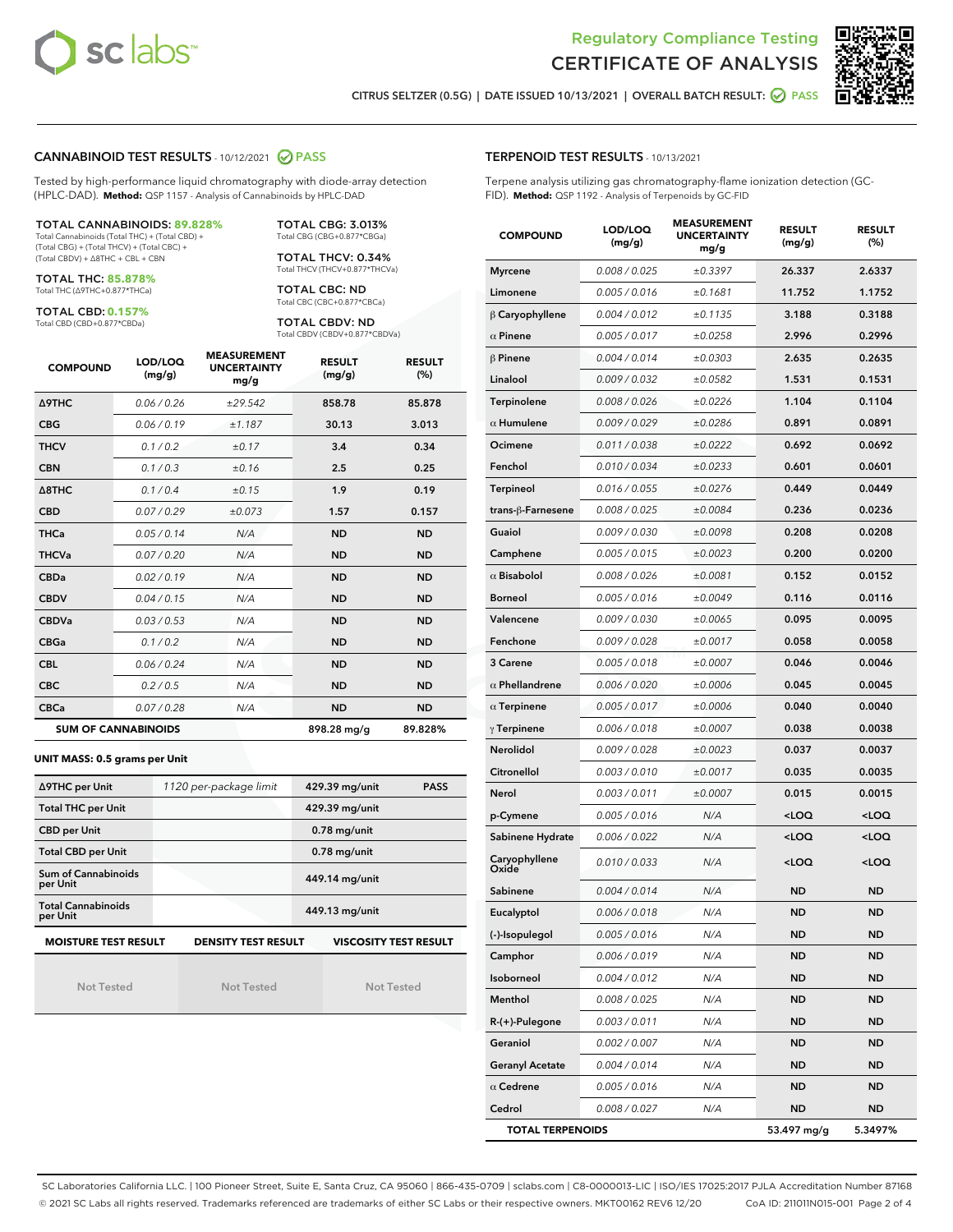



CITRUS SELTZER (0.5G) | DATE ISSUED 10/13/2021 | OVERALL BATCH RESULT:  $\bigcirc$  PASS

# CATEGORY 1 PESTICIDE TEST RESULTS - 10/13/2021 2 PASS

Pesticide and plant growth regulator analysis utilizing high-performance liquid chromatography-mass spectrometry (HPLC-MS) or gas chromatography-mass spectrometry (GC-MS). \*GC-MS utilized where indicated. **Method:** QSP 1212 - Analysis of Pesticides and Mycotoxins by LC-MS or QSP 1213 - Analysis of Pesticides by GC-MS

| Aldicarb<br>0.03 / 0.08<br>$\ge$ LOD<br><b>ND</b><br><b>PASS</b><br>N/A<br>Carbofuran<br>0.02 / 0.05<br>$\ge$ LOD<br>N/A<br><b>ND</b><br><b>PASS</b><br>Chlordane*<br>0.03 / 0.08<br>N/A<br><b>ND</b><br><b>PASS</b><br>$\ge$ LOD<br>Chlorfenapyr*<br>0.03/0.10<br>N/A<br><b>ND</b><br><b>PASS</b><br>$\ge$ LOD<br>N/A<br><b>ND</b><br><b>PASS</b><br>Chlorpyrifos<br>0.02 / 0.06<br>$\ge$ LOD<br>Coumaphos<br>0.02 / 0.07<br>$\ge$ LOD<br>N/A<br><b>ND</b><br><b>PASS</b><br>Daminozide<br>0.02 / 0.07<br>N/A<br><b>ND</b><br>$\ge$ LOD<br><b>PASS</b><br><b>DDVP</b><br>0.03/0.09<br>$\ge$ LOD<br>N/A<br><b>ND</b><br><b>PASS</b><br>(Dichlorvos)<br><b>Dimethoate</b><br><b>ND</b><br><b>PASS</b><br>0.03 / 0.08<br>$\ge$ LOD<br>N/A<br>0.03/0.10<br><b>ND</b><br><b>PASS</b><br>Ethoprop(hos)<br>$\ge$ LOD<br>N/A<br>0.02 / 0.06<br>Etofenprox<br>$>$ LOD<br>N/A<br><b>ND</b><br><b>PASS</b><br>0.03 / 0.08<br>N/A<br><b>ND</b><br>Fenoxycarb<br>$\ge$ LOD<br><b>PASS</b><br>0.03 / 0.08<br>$>$ LOD<br>N/A<br><b>ND</b><br><b>PASS</b><br>Fipronil<br>0.02 / 0.06<br>Imazalil<br>$\ge$ LOD<br>N/A<br><b>ND</b><br><b>PASS</b><br>Methiocarb<br>0.02 / 0.07<br>$\ge$ LOD<br>N/A<br><b>ND</b><br><b>PASS</b><br>Methyl<br>0.03/0.10<br>N/A<br><b>ND</b><br>$\ge$ LOD<br><b>PASS</b><br>parathion<br>0.03/0.09<br>N/A<br><b>ND</b><br><b>Mevinphos</b><br>$\ge$ LOD<br><b>PASS</b><br>Paclobutrazol<br>0.02 / 0.05<br>$\ge$ LOD<br>N/A<br><b>ND</b><br><b>PASS</b><br>0.03/0.09<br>$\ge$ LOD<br>N/A<br><b>ND</b><br><b>PASS</b><br>Propoxur<br>0.03 / 0.08<br><b>ND</b><br>Spiroxamine<br>$\ge$ LOD<br>N/A<br><b>PASS</b><br>0.03/0.10<br>$\ge$ LOD<br>N/A<br><b>ND</b><br><b>PASS</b><br><b>Thiacloprid</b> | <b>COMPOUND</b> | LOD/LOQ<br>$(\mu g/g)$ | <b>ACTION</b><br><b>LIMIT</b><br>$(\mu g/g)$ | <b>MEASUREMENT</b><br><b>UNCERTAINTY</b><br>µg/g | <b>RESULT</b><br>$(\mu g/g)$ | <b>RESULT</b> |
|---------------------------------------------------------------------------------------------------------------------------------------------------------------------------------------------------------------------------------------------------------------------------------------------------------------------------------------------------------------------------------------------------------------------------------------------------------------------------------------------------------------------------------------------------------------------------------------------------------------------------------------------------------------------------------------------------------------------------------------------------------------------------------------------------------------------------------------------------------------------------------------------------------------------------------------------------------------------------------------------------------------------------------------------------------------------------------------------------------------------------------------------------------------------------------------------------------------------------------------------------------------------------------------------------------------------------------------------------------------------------------------------------------------------------------------------------------------------------------------------------------------------------------------------------------------------------------------------------------------------------------------------------------------------------------------------------------------|-----------------|------------------------|----------------------------------------------|--------------------------------------------------|------------------------------|---------------|
|                                                                                                                                                                                                                                                                                                                                                                                                                                                                                                                                                                                                                                                                                                                                                                                                                                                                                                                                                                                                                                                                                                                                                                                                                                                                                                                                                                                                                                                                                                                                                                                                                                                                                                               |                 |                        |                                              |                                                  |                              |               |
|                                                                                                                                                                                                                                                                                                                                                                                                                                                                                                                                                                                                                                                                                                                                                                                                                                                                                                                                                                                                                                                                                                                                                                                                                                                                                                                                                                                                                                                                                                                                                                                                                                                                                                               |                 |                        |                                              |                                                  |                              |               |
|                                                                                                                                                                                                                                                                                                                                                                                                                                                                                                                                                                                                                                                                                                                                                                                                                                                                                                                                                                                                                                                                                                                                                                                                                                                                                                                                                                                                                                                                                                                                                                                                                                                                                                               |                 |                        |                                              |                                                  |                              |               |
|                                                                                                                                                                                                                                                                                                                                                                                                                                                                                                                                                                                                                                                                                                                                                                                                                                                                                                                                                                                                                                                                                                                                                                                                                                                                                                                                                                                                                                                                                                                                                                                                                                                                                                               |                 |                        |                                              |                                                  |                              |               |
|                                                                                                                                                                                                                                                                                                                                                                                                                                                                                                                                                                                                                                                                                                                                                                                                                                                                                                                                                                                                                                                                                                                                                                                                                                                                                                                                                                                                                                                                                                                                                                                                                                                                                                               |                 |                        |                                              |                                                  |                              |               |
|                                                                                                                                                                                                                                                                                                                                                                                                                                                                                                                                                                                                                                                                                                                                                                                                                                                                                                                                                                                                                                                                                                                                                                                                                                                                                                                                                                                                                                                                                                                                                                                                                                                                                                               |                 |                        |                                              |                                                  |                              |               |
|                                                                                                                                                                                                                                                                                                                                                                                                                                                                                                                                                                                                                                                                                                                                                                                                                                                                                                                                                                                                                                                                                                                                                                                                                                                                                                                                                                                                                                                                                                                                                                                                                                                                                                               |                 |                        |                                              |                                                  |                              |               |
|                                                                                                                                                                                                                                                                                                                                                                                                                                                                                                                                                                                                                                                                                                                                                                                                                                                                                                                                                                                                                                                                                                                                                                                                                                                                                                                                                                                                                                                                                                                                                                                                                                                                                                               |                 |                        |                                              |                                                  |                              |               |
|                                                                                                                                                                                                                                                                                                                                                                                                                                                                                                                                                                                                                                                                                                                                                                                                                                                                                                                                                                                                                                                                                                                                                                                                                                                                                                                                                                                                                                                                                                                                                                                                                                                                                                               |                 |                        |                                              |                                                  |                              |               |
|                                                                                                                                                                                                                                                                                                                                                                                                                                                                                                                                                                                                                                                                                                                                                                                                                                                                                                                                                                                                                                                                                                                                                                                                                                                                                                                                                                                                                                                                                                                                                                                                                                                                                                               |                 |                        |                                              |                                                  |                              |               |
|                                                                                                                                                                                                                                                                                                                                                                                                                                                                                                                                                                                                                                                                                                                                                                                                                                                                                                                                                                                                                                                                                                                                                                                                                                                                                                                                                                                                                                                                                                                                                                                                                                                                                                               |                 |                        |                                              |                                                  |                              |               |
|                                                                                                                                                                                                                                                                                                                                                                                                                                                                                                                                                                                                                                                                                                                                                                                                                                                                                                                                                                                                                                                                                                                                                                                                                                                                                                                                                                                                                                                                                                                                                                                                                                                                                                               |                 |                        |                                              |                                                  |                              |               |
|                                                                                                                                                                                                                                                                                                                                                                                                                                                                                                                                                                                                                                                                                                                                                                                                                                                                                                                                                                                                                                                                                                                                                                                                                                                                                                                                                                                                                                                                                                                                                                                                                                                                                                               |                 |                        |                                              |                                                  |                              |               |
|                                                                                                                                                                                                                                                                                                                                                                                                                                                                                                                                                                                                                                                                                                                                                                                                                                                                                                                                                                                                                                                                                                                                                                                                                                                                                                                                                                                                                                                                                                                                                                                                                                                                                                               |                 |                        |                                              |                                                  |                              |               |
|                                                                                                                                                                                                                                                                                                                                                                                                                                                                                                                                                                                                                                                                                                                                                                                                                                                                                                                                                                                                                                                                                                                                                                                                                                                                                                                                                                                                                                                                                                                                                                                                                                                                                                               |                 |                        |                                              |                                                  |                              |               |
|                                                                                                                                                                                                                                                                                                                                                                                                                                                                                                                                                                                                                                                                                                                                                                                                                                                                                                                                                                                                                                                                                                                                                                                                                                                                                                                                                                                                                                                                                                                                                                                                                                                                                                               |                 |                        |                                              |                                                  |                              |               |
|                                                                                                                                                                                                                                                                                                                                                                                                                                                                                                                                                                                                                                                                                                                                                                                                                                                                                                                                                                                                                                                                                                                                                                                                                                                                                                                                                                                                                                                                                                                                                                                                                                                                                                               |                 |                        |                                              |                                                  |                              |               |
|                                                                                                                                                                                                                                                                                                                                                                                                                                                                                                                                                                                                                                                                                                                                                                                                                                                                                                                                                                                                                                                                                                                                                                                                                                                                                                                                                                                                                                                                                                                                                                                                                                                                                                               |                 |                        |                                              |                                                  |                              |               |
|                                                                                                                                                                                                                                                                                                                                                                                                                                                                                                                                                                                                                                                                                                                                                                                                                                                                                                                                                                                                                                                                                                                                                                                                                                                                                                                                                                                                                                                                                                                                                                                                                                                                                                               |                 |                        |                                              |                                                  |                              |               |
|                                                                                                                                                                                                                                                                                                                                                                                                                                                                                                                                                                                                                                                                                                                                                                                                                                                                                                                                                                                                                                                                                                                                                                                                                                                                                                                                                                                                                                                                                                                                                                                                                                                                                                               |                 |                        |                                              |                                                  |                              |               |
|                                                                                                                                                                                                                                                                                                                                                                                                                                                                                                                                                                                                                                                                                                                                                                                                                                                                                                                                                                                                                                                                                                                                                                                                                                                                                                                                                                                                                                                                                                                                                                                                                                                                                                               |                 |                        |                                              |                                                  |                              |               |

### CATEGORY 2 PESTICIDE TEST RESULTS - 10/13/2021 @ PASS

| <b>COMPOUND</b>          | LOD/LOO<br>$(\mu g/g)$ | <b>ACTION</b><br>LIMIT<br>$(\mu g/g)$ | <b>MEASUREMENT</b><br><b>UNCERTAINTY</b><br>$\mu$ g/g | <b>RESULT</b><br>$(\mu g/g)$ | <b>RESULT</b> |
|--------------------------|------------------------|---------------------------------------|-------------------------------------------------------|------------------------------|---------------|
| Abamectin                | 0.03/0.10              | 0.1                                   | N/A                                                   | <b>ND</b>                    | <b>PASS</b>   |
| Acephate                 | 0.02/0.07              | 0.1                                   | N/A                                                   | <b>ND</b>                    | <b>PASS</b>   |
| Acequinocyl              | 0.02/0.07              | 0.1                                   | N/A                                                   | <b>ND</b>                    | <b>PASS</b>   |
| Acetamiprid              | 0.02/0.05              | 0.1                                   | N/A                                                   | <b>ND</b>                    | <b>PASS</b>   |
| Azoxystrobin             | 0.02/0.07              | 0.1                                   | N/A                                                   | <b>ND</b>                    | <b>PASS</b>   |
| <b>Bifenazate</b>        | 0.01/0.04              | 0.1                                   | N/A                                                   | <b>ND</b>                    | <b>PASS</b>   |
| <b>Bifenthrin</b>        | 0.02 / 0.05            | 3                                     | N/A                                                   | <b>ND</b>                    | <b>PASS</b>   |
| <b>Boscalid</b>          | 0.03/0.09              | 0.1                                   | N/A                                                   | <b>ND</b>                    | <b>PASS</b>   |
| Captan                   | 0.19/0.57              | 0.7                                   | N/A                                                   | <b>ND</b>                    | <b>PASS</b>   |
| Carbaryl                 | 0.02/0.06              | 0.5                                   | N/A                                                   | <b>ND</b>                    | <b>PASS</b>   |
| Chlorantranilip-<br>role | 0.04/0.12              | 10                                    | N/A                                                   | <b>ND</b>                    | <b>PASS</b>   |
| Clofentezine             | 0.03/0.09              | 0.1                                   | N/A                                                   | <b>ND</b>                    | <b>PASS</b>   |

# CATEGORY 2 PESTICIDE TEST RESULTS - 10/13/2021 continued

| <b>COMPOUND</b>               | LOD/LOQ<br>(µg/g) | <b>ACTION</b><br><b>LIMIT</b><br>(µg/g) | <b>MEASUREMENT</b><br><b>UNCERTAINTY</b><br>µg/g | <b>RESULT</b><br>(µg/g) | <b>RESULT</b> |
|-------------------------------|-------------------|-----------------------------------------|--------------------------------------------------|-------------------------|---------------|
| Cyfluthrin                    | 0.12 / 0.38       | $\overline{c}$                          | N/A                                              | <b>ND</b>               | <b>PASS</b>   |
| Cypermethrin                  | 0.11 / 0.32       | 1                                       | N/A                                              | <b>ND</b>               | <b>PASS</b>   |
| Diazinon                      | 0.02 / 0.05       | 0.1                                     | N/A                                              | <b>ND</b>               | <b>PASS</b>   |
| Dimethomorph                  | 0.03 / 0.09       | 2                                       | N/A                                              | ND                      | <b>PASS</b>   |
| Etoxazole                     | 0.02 / 0.06       | 0.1                                     | N/A                                              | <b>ND</b>               | <b>PASS</b>   |
| Fenhexamid                    | 0.03 / 0.09       | 0.1                                     | N/A                                              | ND                      | <b>PASS</b>   |
| Fenpyroximate                 | 0.02 / 0.06       | 0.1                                     | N/A                                              | <b>ND</b>               | <b>PASS</b>   |
| Flonicamid                    | 0.03 / 0.10       | 0.1                                     | N/A                                              | ND                      | <b>PASS</b>   |
| Fludioxonil                   | 0.03 / 0.10       | 0.1                                     | N/A                                              | <b>ND</b>               | <b>PASS</b>   |
| Hexythiazox                   | 0.02 / 0.07       | 0.1                                     | N/A                                              | ND                      | <b>PASS</b>   |
| Imidacloprid                  | 0.04 / 0.11       | 5                                       | N/A                                              | ND                      | <b>PASS</b>   |
| Kresoxim-methyl               | 0.02 / 0.07       | 0.1                                     | N/A                                              | <b>ND</b>               | <b>PASS</b>   |
| <b>Malathion</b>              | 0.03 / 0.09       | 0.5                                     | N/A                                              | ND                      | <b>PASS</b>   |
| Metalaxyl                     | 0.02 / 0.07       | $\overline{c}$                          | N/A                                              | ND                      | <b>PASS</b>   |
| Methomyl                      | 0.03 / 0.10       | 1                                       | N/A                                              | <b>ND</b>               | <b>PASS</b>   |
| Myclobutanil                  | 0.03 / 0.09       | 0.1                                     | N/A                                              | ND                      | <b>PASS</b>   |
| Naled                         | 0.02 / 0.07       | 0.1                                     | N/A                                              | ND                      | <b>PASS</b>   |
| Oxamyl                        | 0.04 / 0.11       | 0.5                                     | N/A                                              | ND                      | <b>PASS</b>   |
| Pentachloronitro-<br>benzene* | 0.03 / 0.09       | 0.1                                     | N/A                                              | ND                      | <b>PASS</b>   |
| Permethrin                    | 0.04 / 0.12       | 0.5                                     | N/A                                              | <b>ND</b>               | <b>PASS</b>   |
| Phosmet                       | 0.03/0.10         | 0.1                                     | N/A                                              | ND                      | <b>PASS</b>   |
| Piperonylbu-<br>toxide        | 0.02 / 0.07       | 3                                       | N/A                                              | ND                      | <b>PASS</b>   |
| Prallethrin                   | 0.03 / 0.08       | 0.1                                     | N/A                                              | <b>ND</b>               | <b>PASS</b>   |
| Propiconazole                 | 0.02 / 0.07       | 0.1                                     | N/A                                              | ND                      | <b>PASS</b>   |
| Pyrethrins                    | 0.04 / 0.12       | 0.5                                     | N/A                                              | ND                      | <b>PASS</b>   |
| Pyridaben                     | 0.02 / 0.07       | 0.1                                     | N/A                                              | ND                      | <b>PASS</b>   |
| Spinetoram                    | 0.02 / 0.07       | 0.1                                     | N/A                                              | ND                      | <b>PASS</b>   |
| Spinosad                      | 0.02 / 0.07       | 0.1                                     | N/A                                              | ND                      | <b>PASS</b>   |
| Spiromesifen                  | 0.02 / 0.05       | 0.1                                     | N/A                                              | ND                      | <b>PASS</b>   |
| Spirotetramat                 | 0.02 / 0.06       | 0.1                                     | N/A                                              | ND                      | <b>PASS</b>   |
| Tebuconazole                  | 0.02 / 0.07       | 0.1                                     | N/A                                              | ND                      | <b>PASS</b>   |
| Thiamethoxam                  | 0.03 / 0.10       | 5                                       | N/A                                              | ND                      | <b>PASS</b>   |
| Trifloxystrobin               | 0.03 / 0.08       | 0.1                                     | N/A                                              | <b>ND</b>               | <b>PASS</b>   |

SC Laboratories California LLC. | 100 Pioneer Street, Suite E, Santa Cruz, CA 95060 | 866-435-0709 | sclabs.com | C8-0000013-LIC | ISO/IES 17025:2017 PJLA Accreditation Number 87168 © 2021 SC Labs all rights reserved. Trademarks referenced are trademarks of either SC Labs or their respective owners. MKT00162 REV6 12/20 CoA ID: 211011N015-001 Page 3 of 4